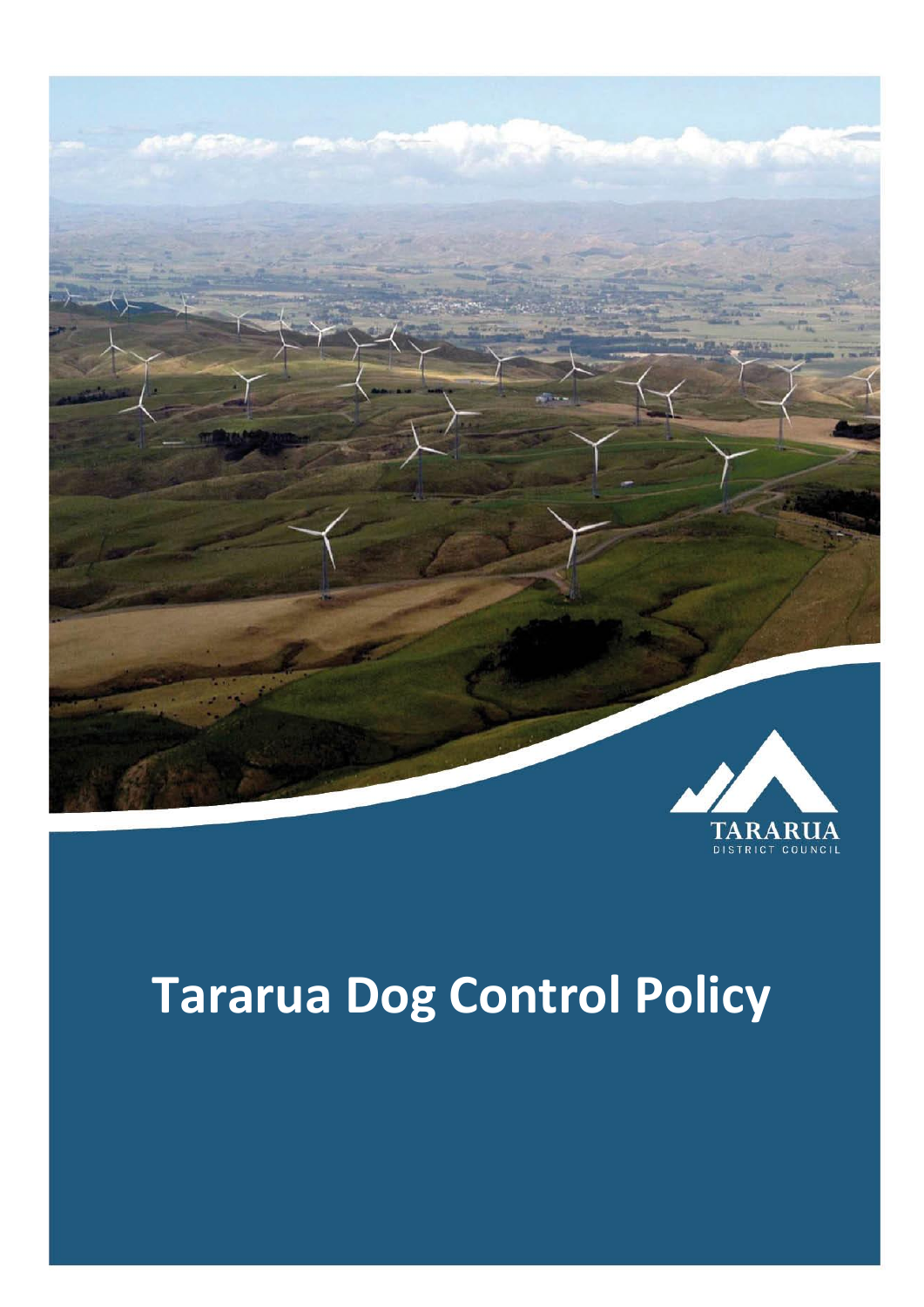

# Contents

| 1. |      |  |
|----|------|--|
| 2. |      |  |
| 3. |      |  |
| 4. |      |  |
| 5. |      |  |
|    | 5.1  |  |
|    | 5.2  |  |
|    | 5.3  |  |
| 6. |      |  |
|    | 6.1  |  |
|    | 6.2  |  |
| 7. |      |  |
|    | 7.2  |  |
|    | 7.3  |  |
| 8. |      |  |
| 9. |      |  |
|    |      |  |
|    |      |  |
|    |      |  |
|    |      |  |
|    |      |  |
|    |      |  |
|    |      |  |
|    | 16.1 |  |
|    |      |  |
|    |      |  |
|    |      |  |
|    |      |  |
|    |      |  |
|    |      |  |
|    |      |  |
|    |      |  |

| Version No: 1                             | Date Adopted: 25 May 2022 | Page 2 of 21 |
|-------------------------------------------|---------------------------|--------------|
| <b>Owner: Regulatory Services Manager</b> | Review date: 25 May 2027  |              |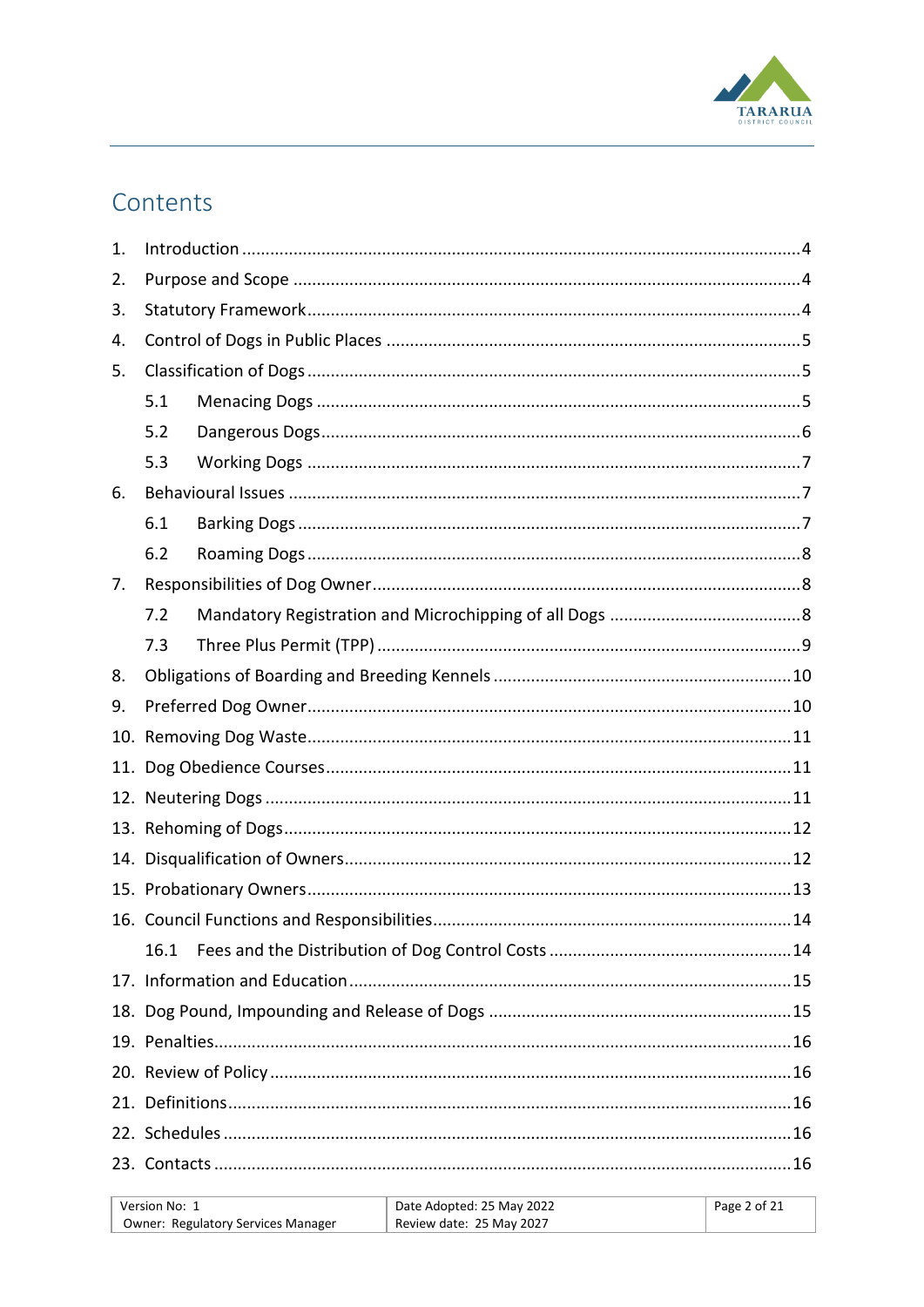

| Requirements to Qualify with the Preferred Dog Owner Fee Category: 19               |  |
|-------------------------------------------------------------------------------------|--|
| Requirements to Comply with the Preferred Dog Owner Fee Category (once granted): 19 |  |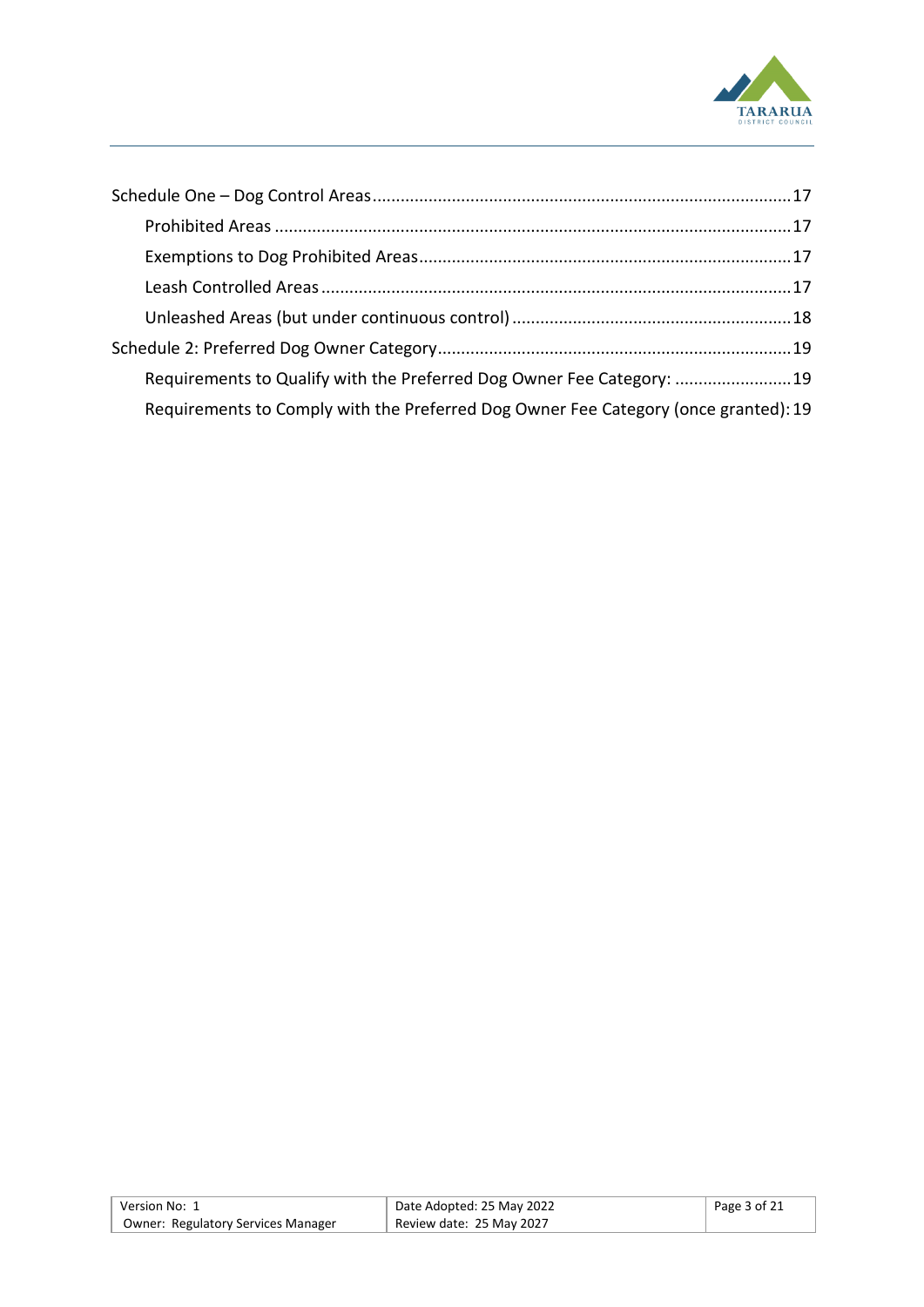

# <span id="page-3-0"></span>1. Introduction

This policy outlines Tararua District Council's (the Council) regulations and management plan for dog ownership and recreational dog activity for Tararua District. It is intended to provide for the positive aspects of dog ownership and management while recognising that regulation of dog ownership, behaviour, and owner education of dog owners, will improve dog management and mitigate the potentially adverse aspects of dog ownership in Tararua **District** 

# <span id="page-3-1"></span>2. Purpose and Scope

The purpose of this policy is to enable people to enjoy the benefits of dog ownership and provide for the exercise and recreational needs of dogs, while minimising danger, distress, and nuisance to the wider community.

This policy is to be read in conjunction with the Tararua District Council Dog Control Bylaw 2022.

In the development of this policy and Bylaw the Council has given regard to:

- The positive aspects of dog ownership, while mitigating the potentially negative aspects of negligent dog ownership and management.
- The need to minimise danger, distress, and nuisance to the community generally.
- The need to avoid inherent danger in allowing dogs to have uncontrolled access to public places that are frequented by children.
- The importance of enabling, to the extent that is practicable, the public (including families) to use streets and public amenities without fear of attack or intimidation by dogs.
- The exercise and recreational needs of dogs and their owners.

# <span id="page-3-2"></span>3. Statutory Framework

The Policy is prepared in accordance with the provisions of section 10 of the Dog Control Act 1996 (the Act) and sets out the:

- Controls on dogs in public places,
- Classification of dogs,
- Role and responsibilities of dog owners, and
- Role and responsibilities of the Council.

| Version No: 1                             | Date Adopted: 25 May 2022 | Page 4 of 21 |
|-------------------------------------------|---------------------------|--------------|
| <b>Owner: Regulatory Services Manager</b> | Review date: 25 May 2027  |              |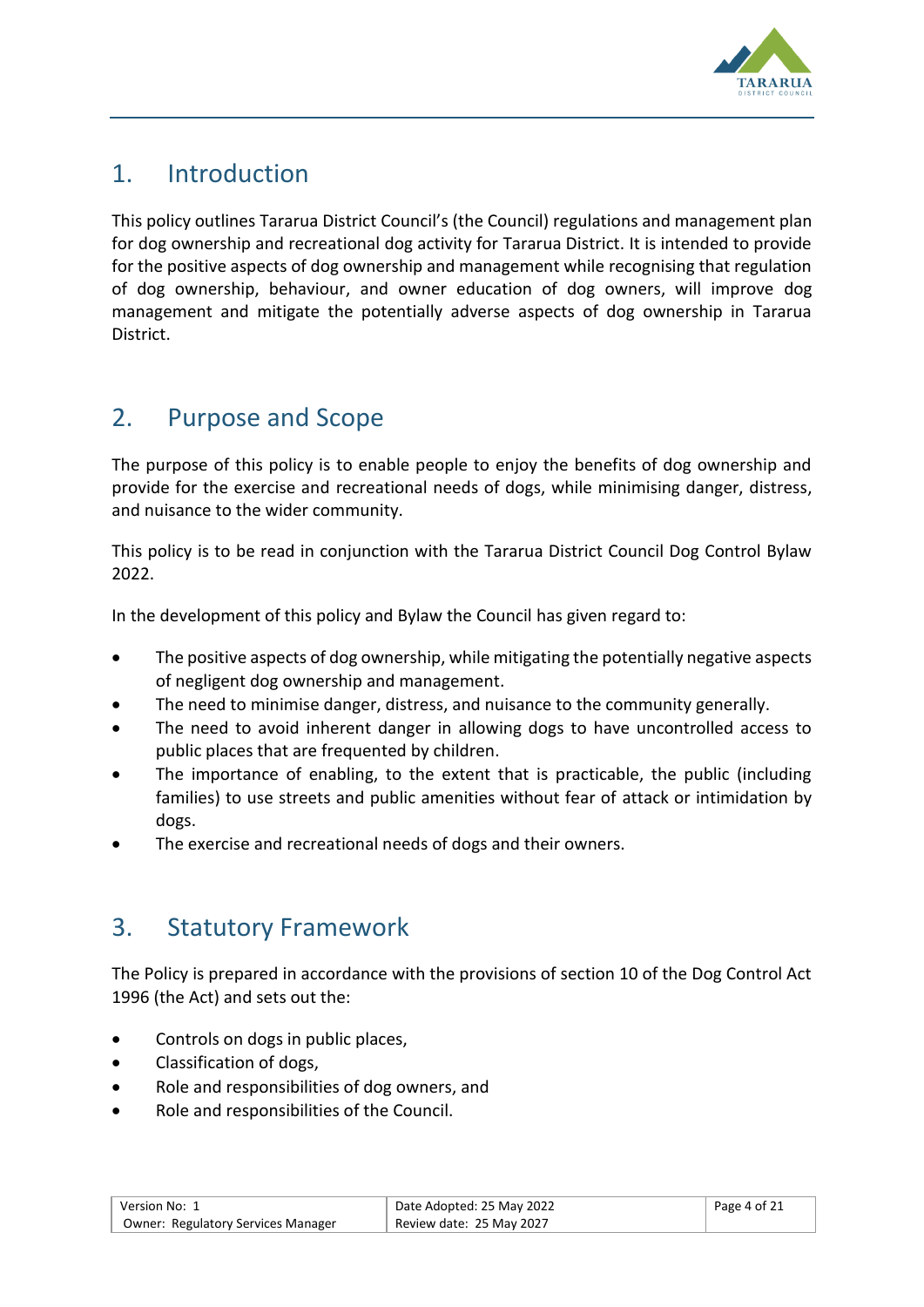

The Council is required under the Dog Control Act 1996 to:

- Identify any public places in which dogs are prohibited;
- Identify any particular public place and areas or parts of the district where dogs, in public places, are to be controlled on a leash;
- Identify dog exercise areas; and
- Develop a dog control policy which may include:
	- Fees or proposed fees
	- Owner education programmes
	- The classification of owners
	- The disqualification of owners
	- The issuing of infringement notices.

## <span id="page-4-0"></span>4. Control of Dogs in Public Places

Dog owners are responsible for ensuring that their dog is under control at all times. The Council has identified specific areas where dogs are prohibited, where dogs must be controlled on a leash, and areas where dogs may be exercised off leash. These control areas are listed in Schedule 1 of the Bylaw. The schedule can be amended at any time by Council resolution.

Non-compliance with the controls set out in Schedule 1 of the bylaw will result in the owner being issued with an infringement for breach of bylaw and the dog may be seized and impounded.

#### <span id="page-4-1"></span>5. Classification of Dogs

#### <span id="page-4-2"></span>5.1 Menacing Dogs

The Council will classify a dog as menacing if there is a verified incident where the dog poses a threat to or attacks any person, stock, poultry, domestic animal or protected wildlife.

All dogs listed in Schedule Four of the Act will be classified as menacing. This includes the following breed or type:

- Brazilian Fila
- Perro de Presa Canario
- Dogo Argentino
- Japanese Tosa
- American Pit Bull Terrier

| Version No: 1                             | Date Adopted: 25 May 2022 | Page 5 of 21 |
|-------------------------------------------|---------------------------|--------------|
| <b>Owner: Regulatory Services Manager</b> | Review date: 25 May 2027  |              |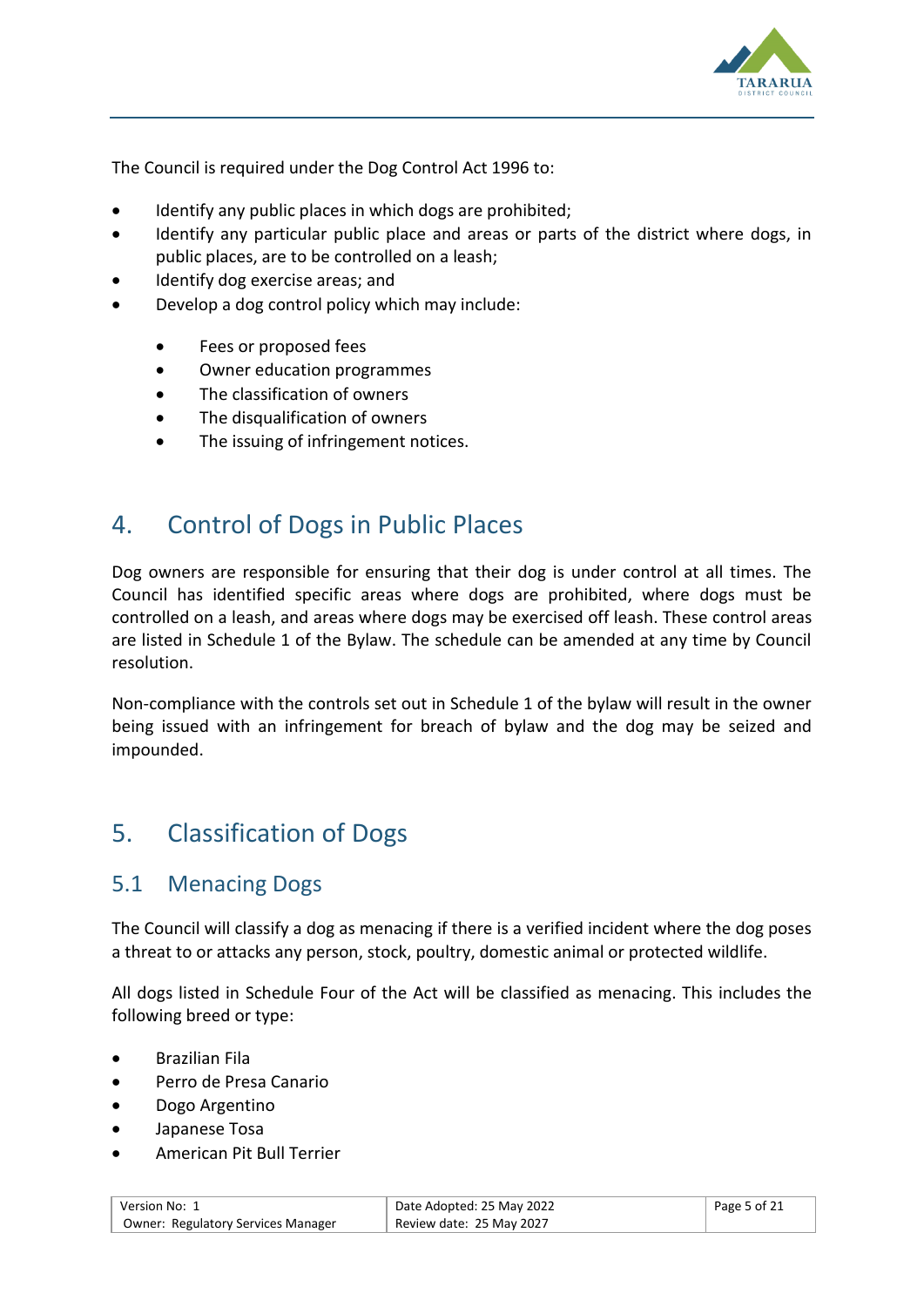

Dogs classified as menacing:

- a) Are required to be muzzled and on a leash when in a public place, including in designated dog exercise areas;
- b) Must be neutered; and
- c) Are required to be microchipped within one month of being classified.

In the event that an owner fails to meet these requirements when requested to do so in writing by the Council, the Council may seize that dog and impound it until 11.b) and c) above are met.

If the dog is impounded, Council may hold the dog until the owner pays for neutering at a certified veterinary clinic. The Council will then deliver the dog to the vet.

Every owner has the right to object to the classification, as per section 33B and 33D of the Act.

The Council shall consider the objection through a hearing. The Council may uphold or rescind the classification.

The Council shall provide notification in writing within ten days of a decision. The notification may include reasons for the decision.

#### <span id="page-5-0"></span>5.2 Dangerous Dogs

The Council will classify a dog as dangerous when:

- a) Any dog in respect of which the owner has been convicted of an offence under section 57A(2) of the Act.
- b) Any dog which the Council has, on the basis of sworn evidence attesting to aggressive behaviour by the dog on one or more occasions, reasonable grounds to believe constitutes a threat to the safety or any person, stock, poultry, domestic animal, or protected wildlife.
- c) Any dog that the owner admits in writing constitutes a threat to the safety of any person, stock, poultry, domestic animal, or protected wildlife.

Dogs classified as dangerous:

- a) Are required to be muzzled and on a leash when in a public place.
- b) Must be neutered; and
- c) Are required to be microchipped within one month of being classified.

| Version No: 1                             | Date Adopted: 25 May 2022 | $P$ age 6 of 21 |
|-------------------------------------------|---------------------------|-----------------|
| <b>Owner: Regulatory Services Manager</b> | Review date: 25 May 2027  |                 |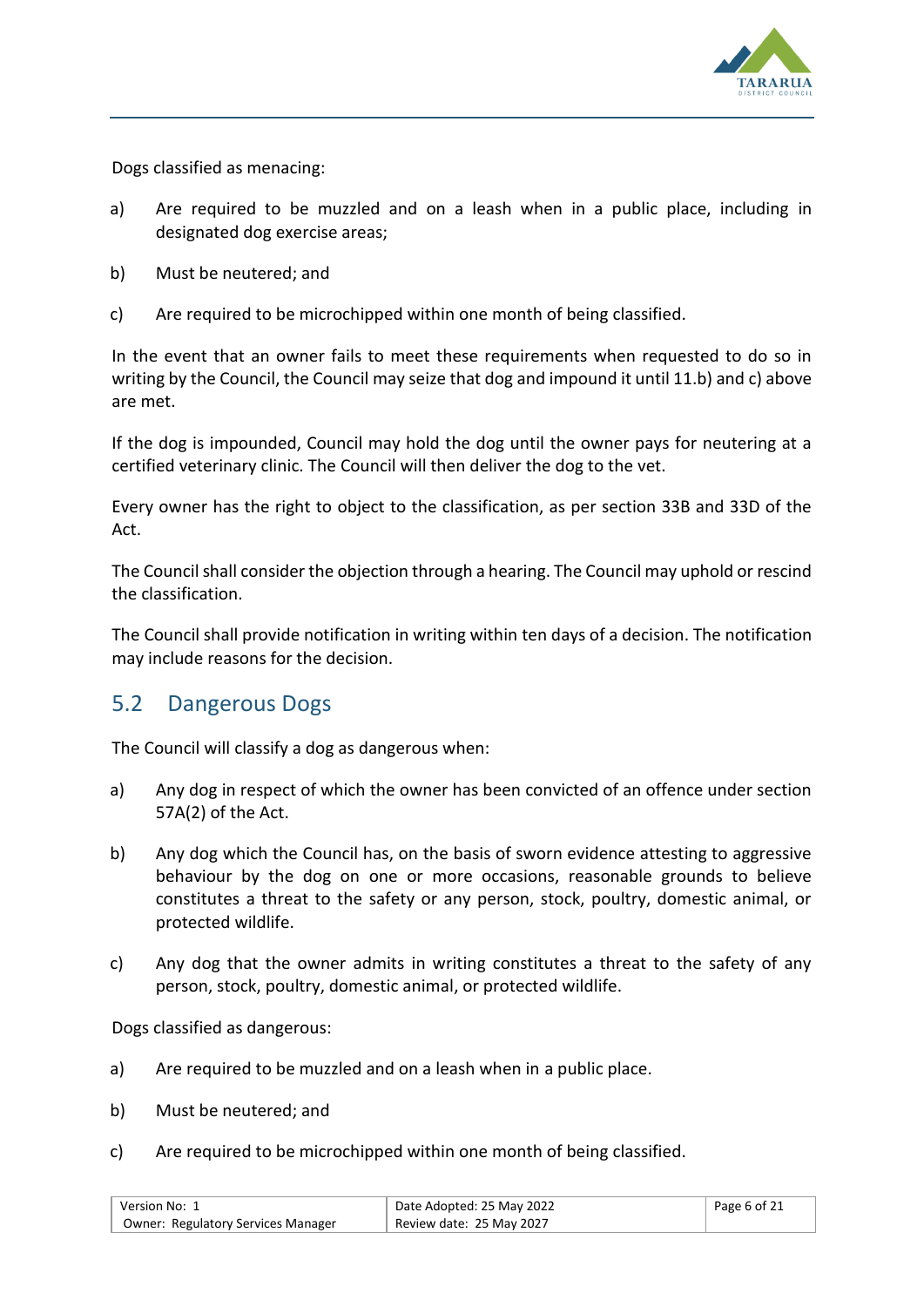

- d) The owner of the dog must ensure that, from a date not later than 1 month after the receipt of notice of classification, the dog is kept within a securely fenced portion of the owner's property that allows safe access to at least 1 door of any dwelling on the property.
- e) The property where a dangerous dog is kept must display a sign warning that a dangerous dog is on the property and the sign be prominently placed near the entry to the property so as to be visible from a public place.

If the dog is impounded, Council may hold the dog until the owner pays for neutering at a certified veterinary clinic. The Council will then deliver the dog to the vet.

Every owner has the right to object to the classification, as per section 31 of the Act.

The Council shall consider the objection through a hearing. The Council may uphold or rescind the classification.

The Council shall provide notification in writing within ten days of a decision. The notification may include reasons for the decision.

#### <span id="page-6-0"></span>5.3 Working Dogs

Any person who wishes to declare their dog a working dog (as defined under the Act), must complete the declaration form and provide evidence that the dog is kept solely or principally for use as a working dog.

Any person declaring their dog a working dog in terms of herding or driving stock, may be required to allow a Dog Control Officer to observe the dog in the process of herding or driving stock.

Council reserves the right to decline in writing, any declarations of classification of a dog as a working dog, if the dog does not meet the criteria under the Act.

Any dog classified as a working dog will be issued with a microchip exemption tag for working dogs.

# <span id="page-6-1"></span>6. Behavioural Issues

#### <span id="page-6-2"></span>6.1 Barking Dogs

Where a dog is considered to be causing a nuisance through persistent and loud barking or howling, a Dog Control Officer may issue the owner of the dog with a notice requiring the owner to take reasonable steps so as to abate the nuisance.

| Version No: 1 »                           | Date Adopted: 25 May 2022 | Page 7 of 21 |
|-------------------------------------------|---------------------------|--------------|
| <b>Owner: Regulatory Services Manager</b> | Review date: 25 May 2027  |              |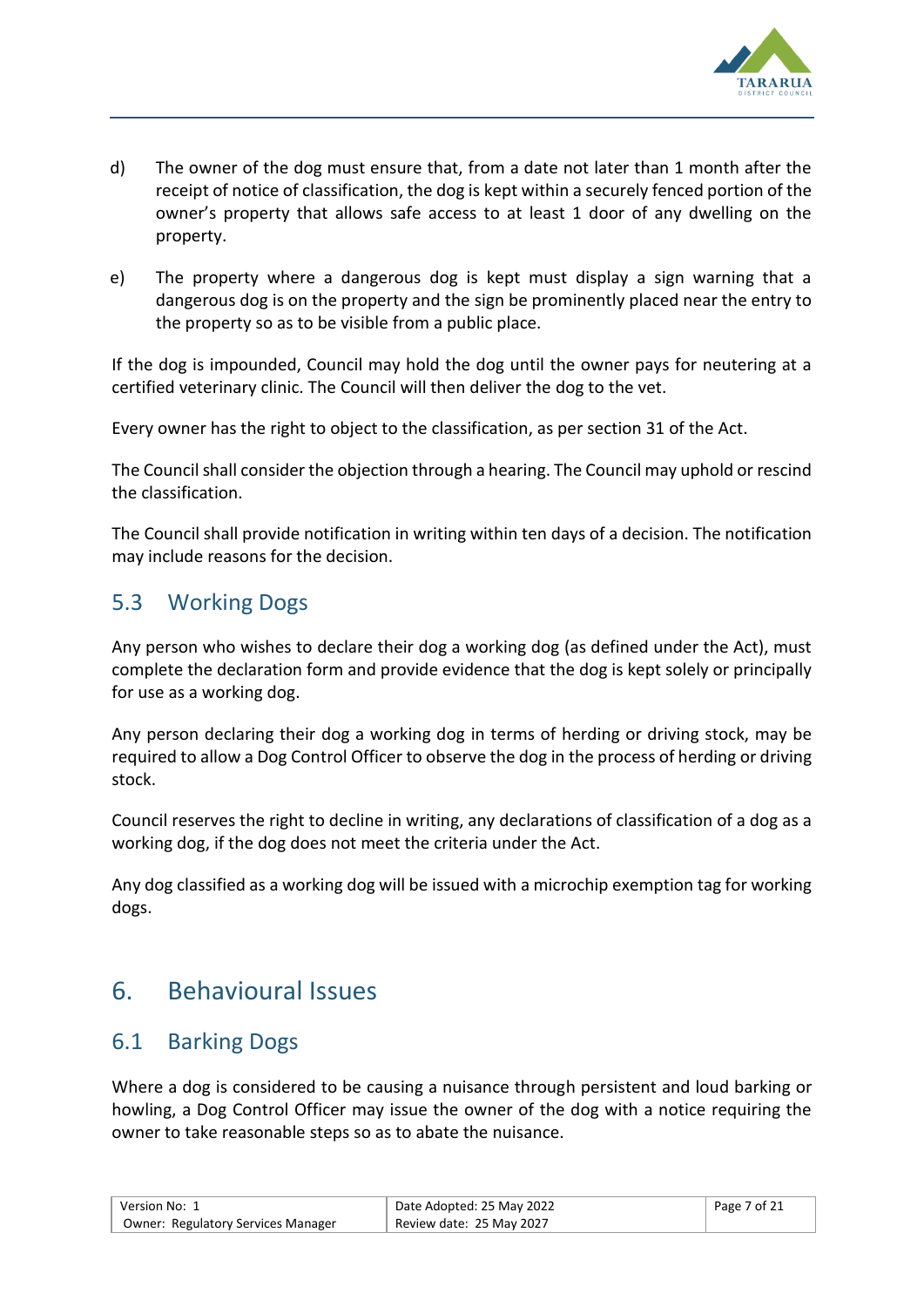

A Dog Control Officer may remove and impound the dog from the land or premises immediately if considered necessary. Every effort will be made to first issue a written abatement notice to the dog owner before that action is taken.

The owner of the dog has seven days to object in writing against the requirements of the abatement notice.

If after seven days, the notice has not been complied with, no written objection has been lodged and further complaints have been received, a Dog Control Officer may remove the dog from the land or premises.

If an appeal to a barking abatement notice is received, the Council shall consider the objection through a hearing. The Council may confirm, modify, or cancel the notice.

The Council shall provide notification in writing within ten working days of a decision. The notification may include reasons for the decision and if the decision is to modify the notice, it shall include the modified requirements.

#### <span id="page-7-0"></span>6.2 Roaming Dogs

If a dog is found roaming or without direct control of an owner or when not confined by its owner a Dog Control Officer may remove and impound the dog from any land or premises.

# <span id="page-7-1"></span>7. Responsibilities of Dog Owner

#### <span id="page-7-2"></span>7.2 Mandatory Registration and Microchipping of all Dogs

This section applies to a dog that is:

- a) Registered for the first time on or after 1 July 2006; or
- b) Classified as dangerous; or
- c) Classified as menacing.

This section does not apply to a working dog (defined under the Dog Control Act), registered under section 46(1) of the Act and wearing a collar, label or disc issued under section 34(4)(b) of the Act.

It is a requirement under the Act that all dogs over 3 months old are registered with their [local council](http://www.dogsafety.govt.nz/dogsafety.nsf/wpg_URL/Your-Council-Index!OpenDocument) every year by 1 July. Information on the registration process can be found on the Tararua District Council website.

The owner of the dog must, for the purposes of providing permanent identification of the dog, arrange for the dog to be implanted with a functioning microchip transponder (in the prescribed type and in the prescribed manner).

| ' Version No: 1                           | Date Adopted: 25 May 2022 | Page $8$ of $21$ |
|-------------------------------------------|---------------------------|------------------|
| <b>Owner: Regulatory Services Manager</b> | Review date: 25 May 2027  |                  |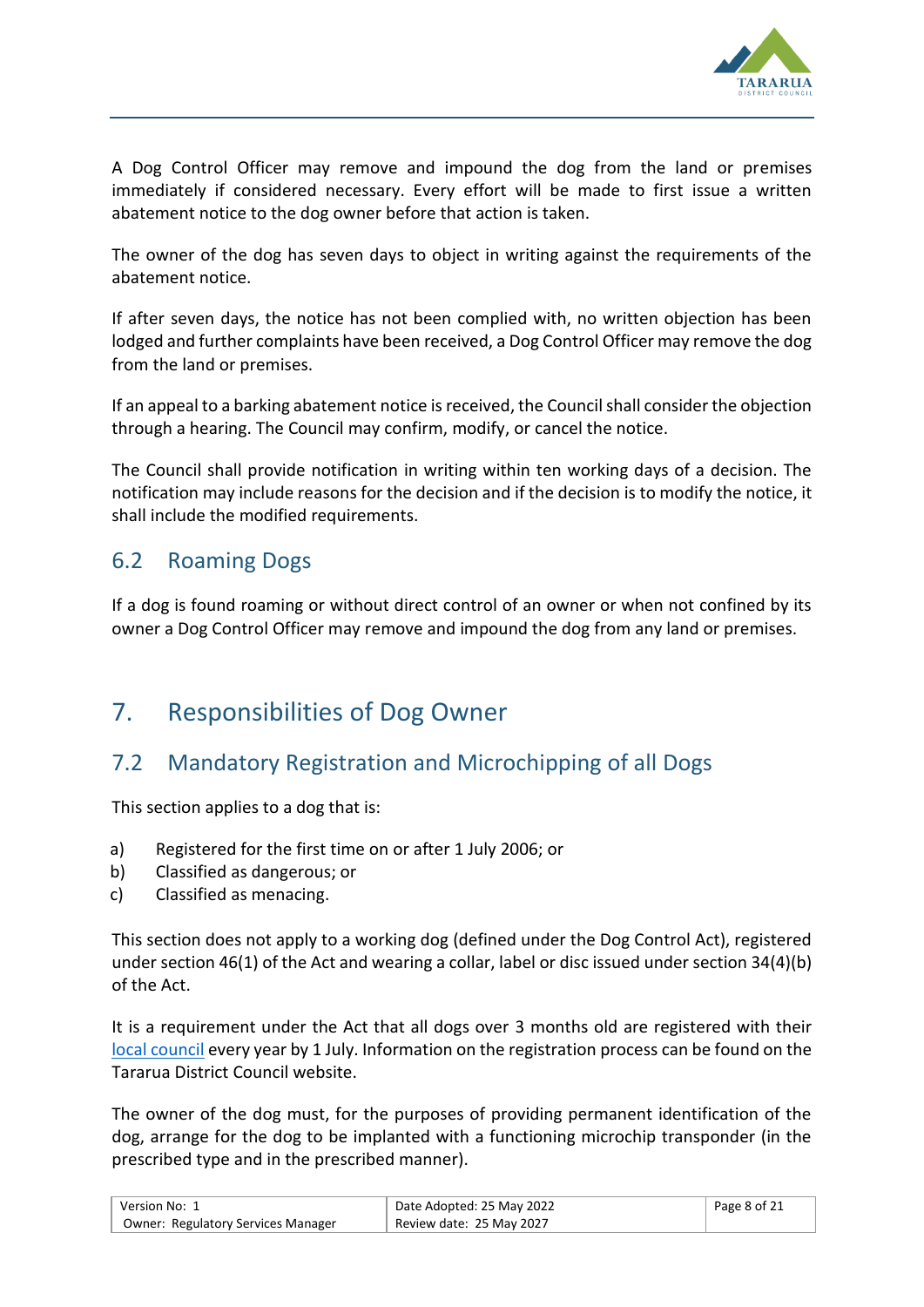

The owner must provide to the Council a certificate issued by a veterinarian certifying:

- That the dog is or has been implanted with a functioning microchip transponder of the prescribed type and in the prescribed manner; or
- That, for the reasons specified on the certificate, the dog will not be in a fit condition to be implanted with a functioning microchip transponder before a date specified on the certificate.

# <span id="page-8-0"></span>7.3 Three Plus Permit (TPP)

The Tararua District Council Dog Control Bylaw restricts the number of dogs allowed at each premises to two dogs over the age of three months. If a person wishes to keep more than two dogs, they must apply for a Three Plus Permit to do so.

Working dogs are exempt from this clause.

Council will take into consideration the criteria stated below for any Three Plus Permit (TPP) application:

- a) No justified complaints received against the owner or dog.
- b) Suitable kennelling and fencing.
- c) No substantiated objections from neighbours most likely to be affected.
- d) Condition of the dogs.
- e) Good knowledge of the dog's health and welfare; and
- f) Property which is a suitable size for the type of dogs.
- g) Dog Owner's compliance history with the Act.

The Council reserves the right to grant or decline a TPP despite the matters listed above if there is good reason to do so. This could include, but not be limited to:

- a) Unreasonable neighbour objections due to an existing dispute.
- b) Proven record of previous good dog ownership outside of Tararua District.
- c) Reasons relating to the age of the dog(s), or breed, or
- d) Other mitigation measures which will reduce the potential for adverse effects to be experienced by neighbours.

Any person who owns a dog classified as dangerous or menacing by the Council will not be granted a TPP.

The Council will survey any affected and adjoining neighbours to obtain their approval in writing, before any permit to keep more than two dogs is issued and the response from these neighbours will be considered when making a decision.

Council may use its discretion and approve the permit if approval is unreasonably withheld from affected neighbours.

| ` Version No: 1                           | Date Adopted: 25 May 2022 | Page $9$ of 21 |
|-------------------------------------------|---------------------------|----------------|
| <b>Owner: Regulatory Services Manager</b> | Review date: 25 May 2027  |                |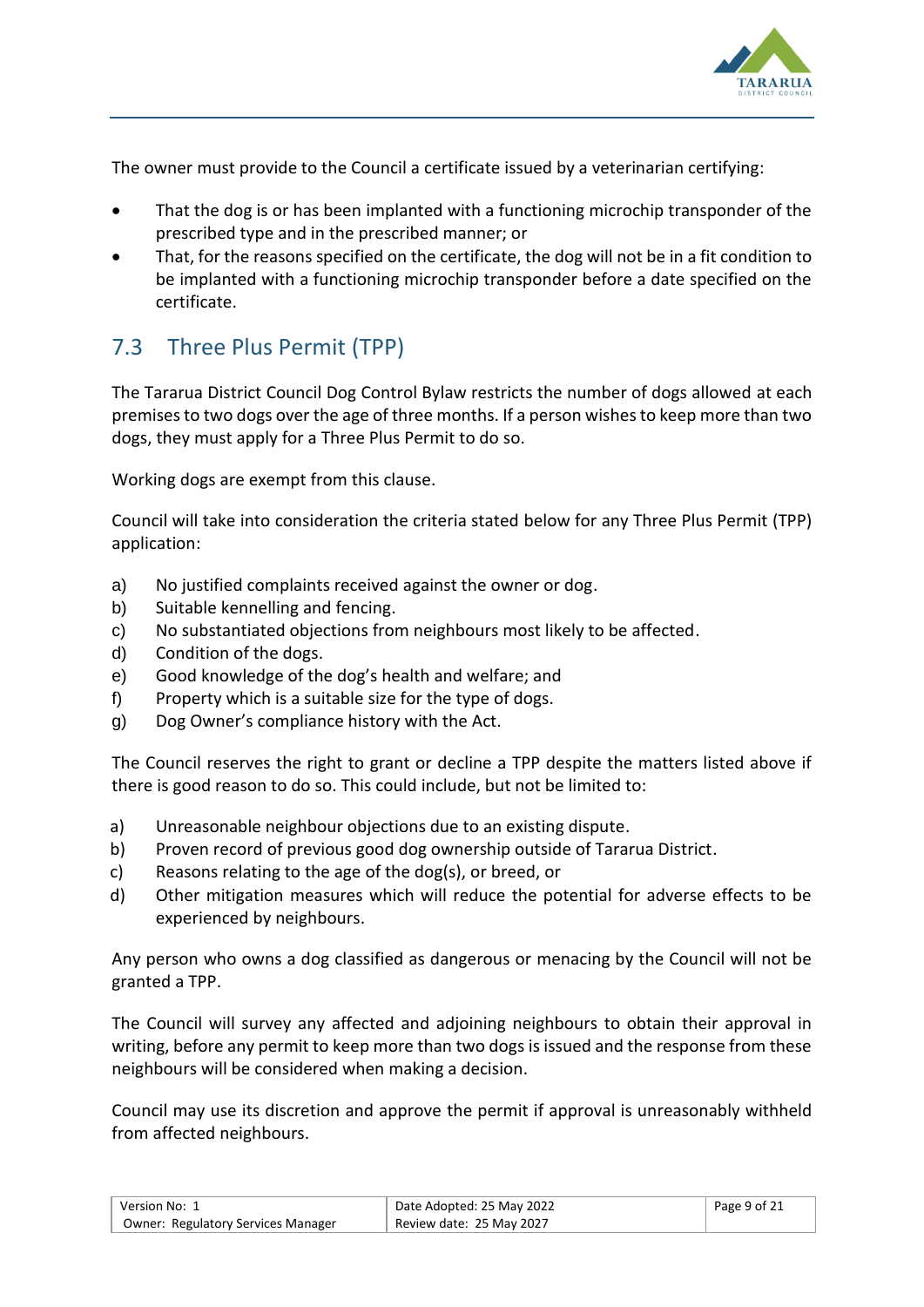

Any permit issued by the Council may be subject to such terms, conditions or restrictions as the Council may consider necessary.

Council reserves the right to impose a non-refundable application fee for any Three Plus Permit applications.

Any permit issued will expire if the applicant changes address. A new permit application will be required.

Other than in situations included in the clause above, a permit shall remain in force from the time it is granted unless revoked, if revoked there will be no refund of fees paid or owed for the permit.

The Council may at any time whilst a permit is in force revoke or refuse to renew that permit if it is satisfied that:

- The dog or dogs on the land specified in the permit have caused injury to any person or animal.
- A nuisance to any person; or
- The keeping of such dog or dogs has caused a detrimental effect upon the surrounding neighbourhood; or
- There has been a failure to comply with all or any of the terms, conditions and restrictions of the permit, or any subsequent notice issued by the Council.

# <span id="page-9-0"></span>8. Obligations of Boarding and Breeding Kennels

The owner of a boarding or breeding kennels shall:

- a) Ensure the boarding or breeding kennels are licensed with the Council annually.
- b) House dogs no closer than 10 metres from the boundary unless the occupier whose boundary adjoins or is adjacent to the proposed area for housing, restraining, or confining the dog agrees in writing that the dogs may be housed within 10 metres but no closer than 2 metres from the boundary.
- c) Provide on the property a fully fenced exercise area for dogs kept on the property.

# <span id="page-9-1"></span>9. Preferred Dog Owner

The Council recognises that the majority of the district's dog owners are responsible; however, as an incentive to increase responsible dog ownership within Tararua District the Council will recognise good dog ownership through a reduced fee under the Preferred Dog

| Version No: 1 »                           | Date Adopted: 25 May 2022 | Page 10 of 21 |
|-------------------------------------------|---------------------------|---------------|
| <b>Owner: Regulatory Services Manager</b> | Review date: 25 May 2027  |               |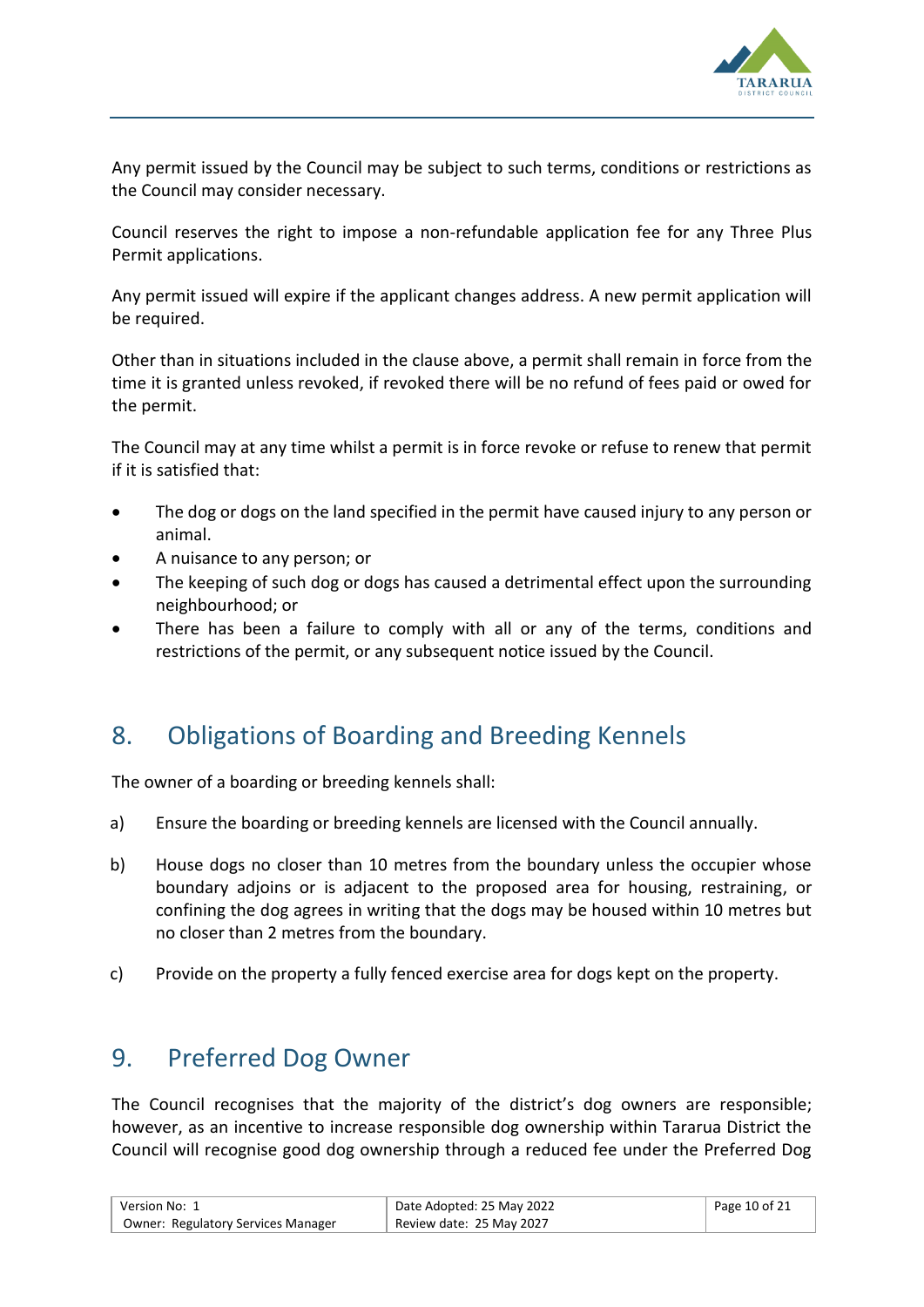

Owner registration fee. The requirements to qualify for Preferred Dog Owner are outlined in schedule two of this Policy.

Any person who owns a dog classified as menacing or dangerous by the Council will not be granted Preferred Dog Owner status.

The Council reserves the right to impose a non-refundable application fee for Preferred Dog Owner applications.

The Council reserves the right to impose a non-refundable re-inspection fee for Preferred Dog Owners who have moved addresses.

The Council reserves the right to decline an application or revoke the Preferred Dog Owners status of a dog owner due to failure to:

- a) Provide information; or
- b) Pay application fee; or
- c) Comply with Preferred Dog Owner conditions; or
- d) Other demonstrated dog management failures.

#### <span id="page-10-0"></span>10. Removing Dog Waste

For reasons of health, safety, and aesthetics, if a dog fouls in a public place (or on land or premises occupied by anyone other than the owner of the dog), the excrement must be immediately removed and disposed of hygienically.

# <span id="page-10-1"></span>11. Dog Obedience Courses

The Council encourages dog owners to attend dog obedience courses (of a standard approved by Council or a Dog Control Officer) to assist in the training and socialising of their dog.

Dog obedience course attendance can be taken into consideration for any Preferred Dog Owner applications.

#### <span id="page-10-2"></span>12. Neutering Dogs

Dogs which have been classified as menacing by the Council (and other territorial authorities) are required to be neutered under section 33E(1)(b) of the Act.

All dogs classified as dangerous must be neutered as required under the Act.

| Version No: 1                             | Date Adopted: 25 May 2022 | Page 11 of 21 |
|-------------------------------------------|---------------------------|---------------|
| <b>Owner: Regulatory Services Manager</b> | Review date: 25 May 2027  |               |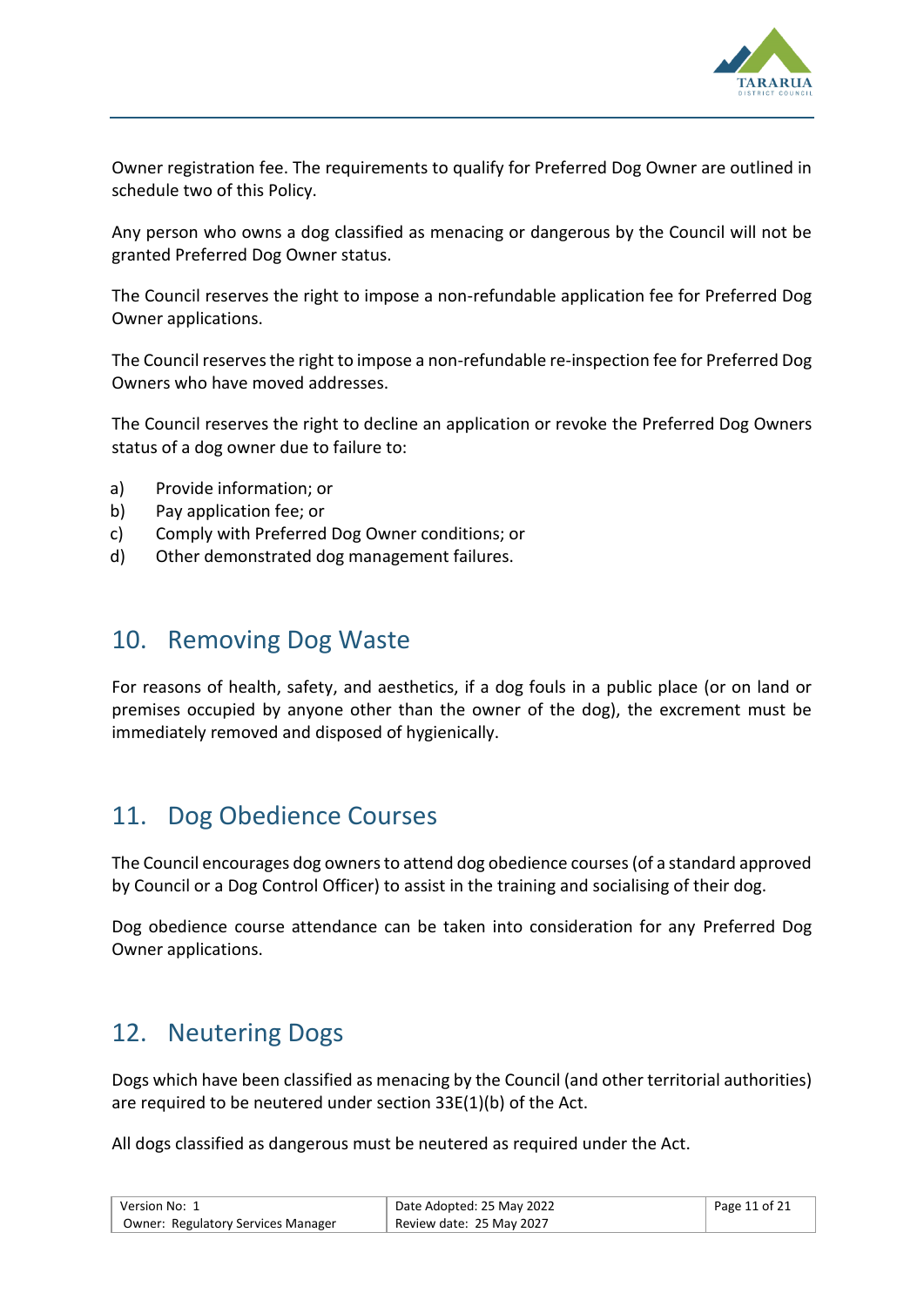

If the dog has not been neutered, the Council requires the owner to produce a certificate issued by a veterinarian, certifying reasons as to why the dog is in an unfit condition to be neutered.

# <span id="page-11-0"></span>13. Rehoming of Dogs

Any person wishing to adopt a dog from the Tararua District Council pound must:

- a) Must pay adoption costs including dog registration.
- b) Have an adequately fenced area; and
- c) Be a good dog owner with no history of substantiated recent complaints (if the person has previously owned a dog).

The Council will make investigations into an owner's history if they are residing outside of the District.

The Council does not take any responsibility for sickness or defect of any dogs rehomed.

The Council does not rehome dogs which have a menacing or dangerous classification or that will require a level of dog control, management, or confinement that a potential owner is unlikely to be able to provide.

# <span id="page-11-1"></span>14. Disqualification of Owners

Any owner convicted of an offence under the Act, or who has received three infringement notices (unrelated to a single incident) within a continuous period of 24 months, may be immediately disqualified from owning any dog, as required under the Act.

The disqualified owner must dispose of all dogs they own and cannot own any more dogs for up to five years. Under the Act a disqualified owner has the right to object to the classification.

A probationary owner who is convicted of a further offence or receives three further infringement notices (unrelated to a single incident) within a continuous period of 24 months, may be disqualified from owning a dog. It is not necessary for an owner to be classified as a probationary owner before being disqualified.

The disqualification classification has the following effects:

a) The owner must within 14 days of the date on which the notice of the decision is given, dispose of every dog owned by the disqualified person; and

| Version No: 1                             | Date Adopted: 25 May 2022 | Page 12 of 21 |
|-------------------------------------------|---------------------------|---------------|
| <b>Owner: Regulatory Services Manager</b> | Review date: 25 May 2027  |               |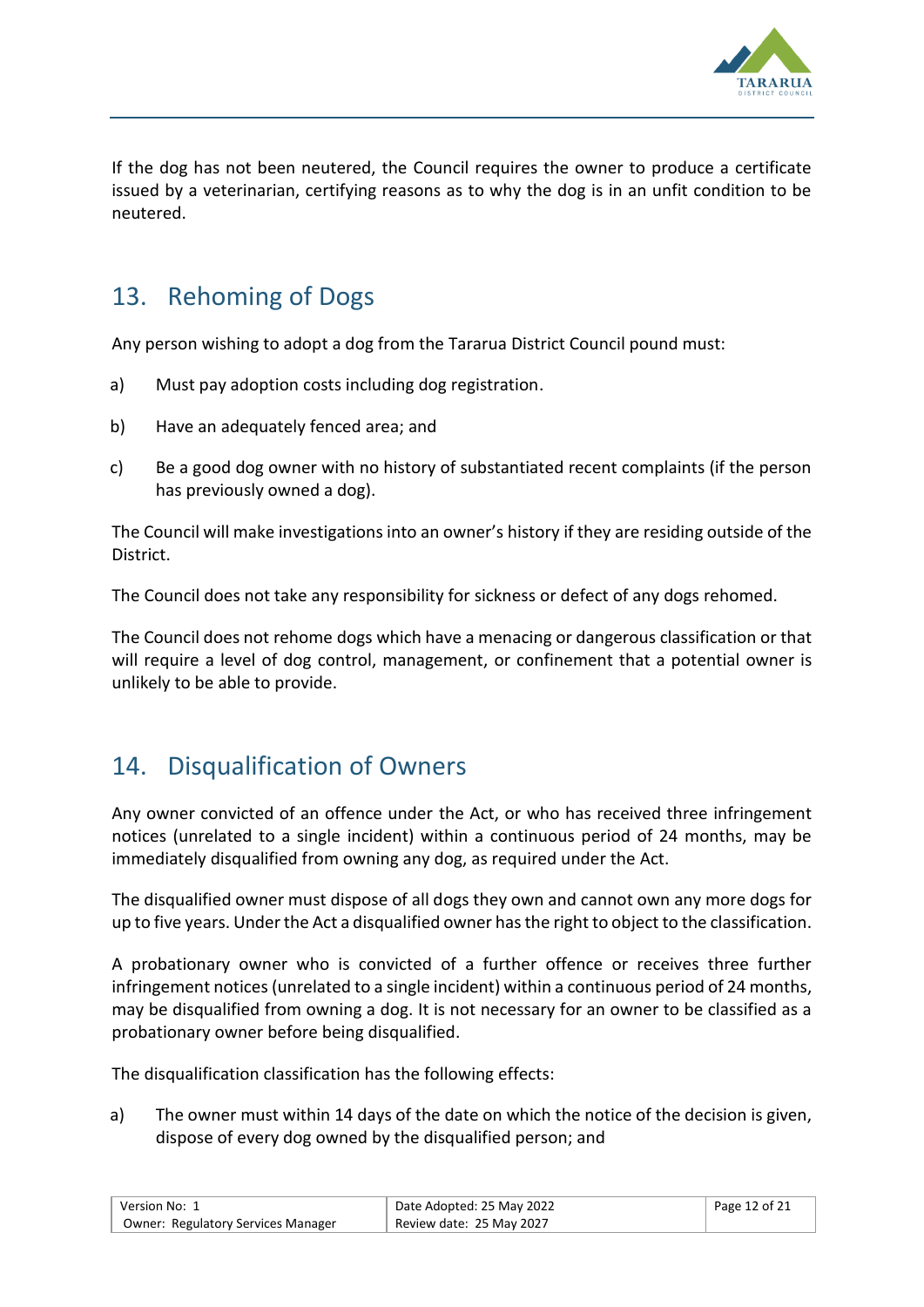

- b) The dog shall not be disposed of to any person who resides at the same address as the person disqualified.
- c) The owner may not subsequently be in possession of a dog at any time, except for the purposes of:
	- i) Preventing a dog from causing injury, damage, or distress; or
	- ii) Returning a lost dog to the Council for the purposes of restoring the dog to its owner.

Under the Act, Council is required to consider the following matters in relation to the objection to determine if the classification should be upheld, to bring forward the termination date or immediately terminate the disqualification:

- a) The circumstances and nature of the offence(s).
- b) The competence of the person in terms of responsible dog ownership.
- c) Any steps taken by the person to prevent further offences.
- d) The matters advanced in support of the objection; and
- e) Any other relevant matters.

# <span id="page-12-0"></span>15. Probationary Owners

If an owner is convicted of an offence under the Act or has received three infringement notices (unrelated to a single incident) within a continuous period of 24 months, the Council may, depending of the severity of the incidents decide to classify that owner as a probationary owner for the period of 24 months, rather than disqualifying the owner.

The probationary classification has the following effects:

- The owner is not allowed to own any dogs other than were owned at the time of the offence or the 3rd infringement in respect of which the classification was made; and
- The owner must dispose of any unregistered dogs.

A probationary owner has the right to object to the classification and the objection may be made any time during the period of the classification, but no objection shall be lodged within 12 months of the hearing of any previous objection to the classification.

Under the Act, Council is required to consider the following matters in relation to the objection to determine if the classification should be upheld or terminated:

- a) The circumstances and nature of the offence(s).
- b) The competence of the person in terms of responsible dog ownership.
- c) Any steps taken by the person to prevent further offences.
- d) The matters advanced in support of the objection; and

| Version No: 1                             | Date Adopted: 25 May 2022 | Page 13 of 21 |
|-------------------------------------------|---------------------------|---------------|
| <b>Owner: Regulatory Services Manager</b> | Review date: 25 May 2027  |               |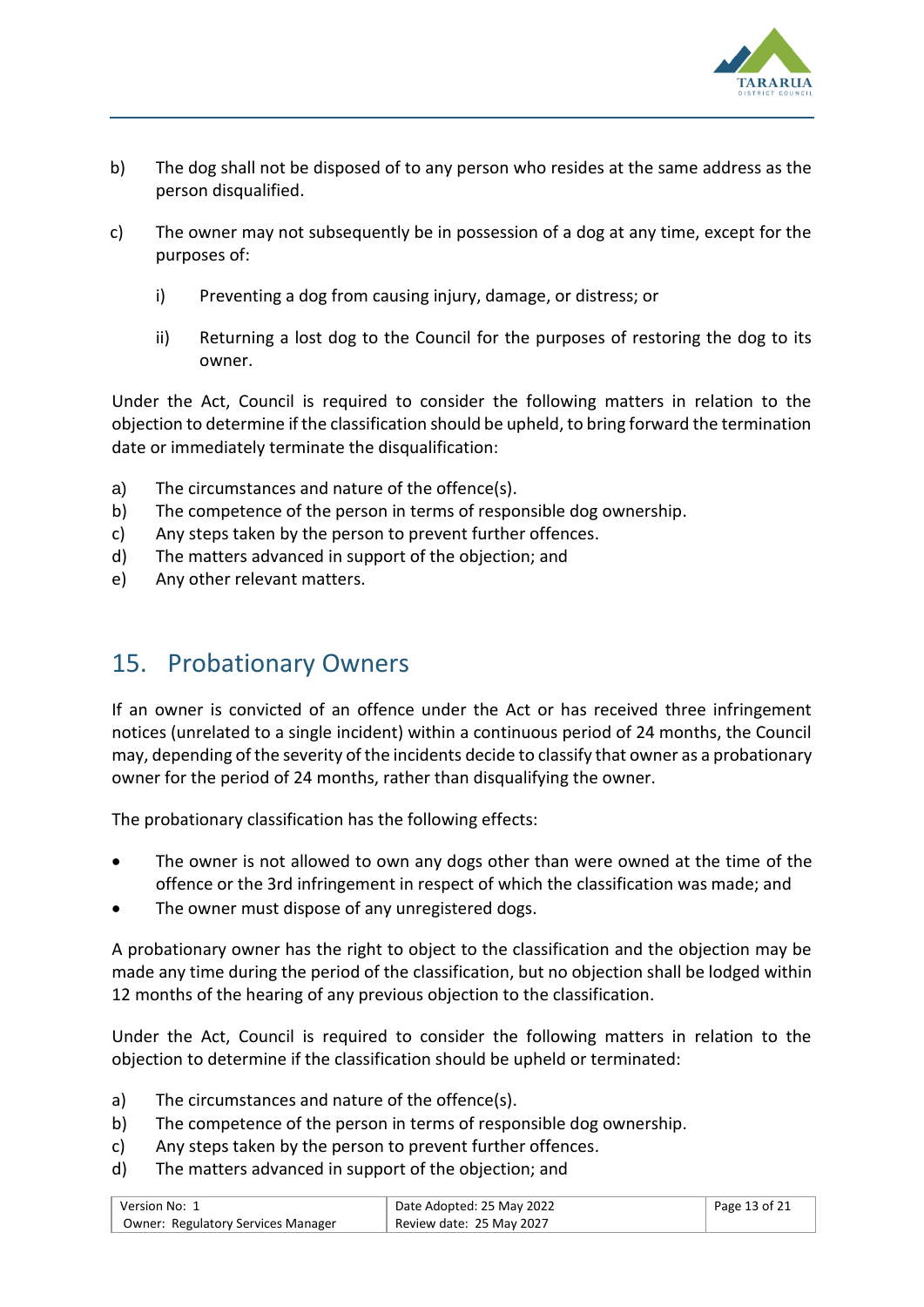

e) Any other relevant matters.

The Council may require all owners classed as probationary to undertake approved education courses and to require their dog to undertake obedience courses (to an approved standard as directed by Council or a Dog Control Officer).

# <span id="page-13-0"></span>16. Council Functions and Responsibilities

#### <span id="page-13-1"></span>16.1 Fees and the Distribution of Dog Control Costs

Registration fees are set by councils to take into account the cost of providing dog control services in their area and the balance between dog owners bearing the costs of dog control and the benefits to ratepayers of having safe and well controlled dogs in their community.

Council may from time to time, by resolution publicly notified, set and or change fees relating to the Dog Control Policy. Fees can be found in the current Fees and Charges Schedule of the Long-term Plan.

It is a requirement under the Dog Control Act that all dogs be registered. Infringement fines may be issued to owners who fail to register their dog(s) in the required timeframe, and the dog(s) may be seized and impounded if it remains unregistered after the penalty date for registration has passed each year if that dog is listed on council's registration records. All other dogs may be seized and impounded immediately without warning to the dog owner.

Late payment of dog registration fees incurs a late payment penalty of 50% of the registration fee, which is imposed on 1st August, unless otherwise notified by the Council.

Disability Assist Dog are provided free registration in the Tararua District.

Working dog registration fees are capped to the first 5 dogs at the full registration fee applicable and additional working dogs for the price of the registration tag for each dog.

**Note:** Council recognises that not all dog owners require the same level of dog control service. Council recognises responsible ownership through lower fees.

Factors which may affect the registration fee are:

- a) Spaying/neutering status; and
- b) The level of Animal Management services required); and
- c) Compliance with Preferred Dog Owner requirements.
- d) Fees required to be paid to the National Dog Database.

Factors affecting the impounding fees are:

| Version No: 1                             | Date Adopted: 25 May 2022 | Page 14 of 21 |
|-------------------------------------------|---------------------------|---------------|
| <b>Owner: Regulatory Services Manager</b> | Review date: 25 May 2027  |               |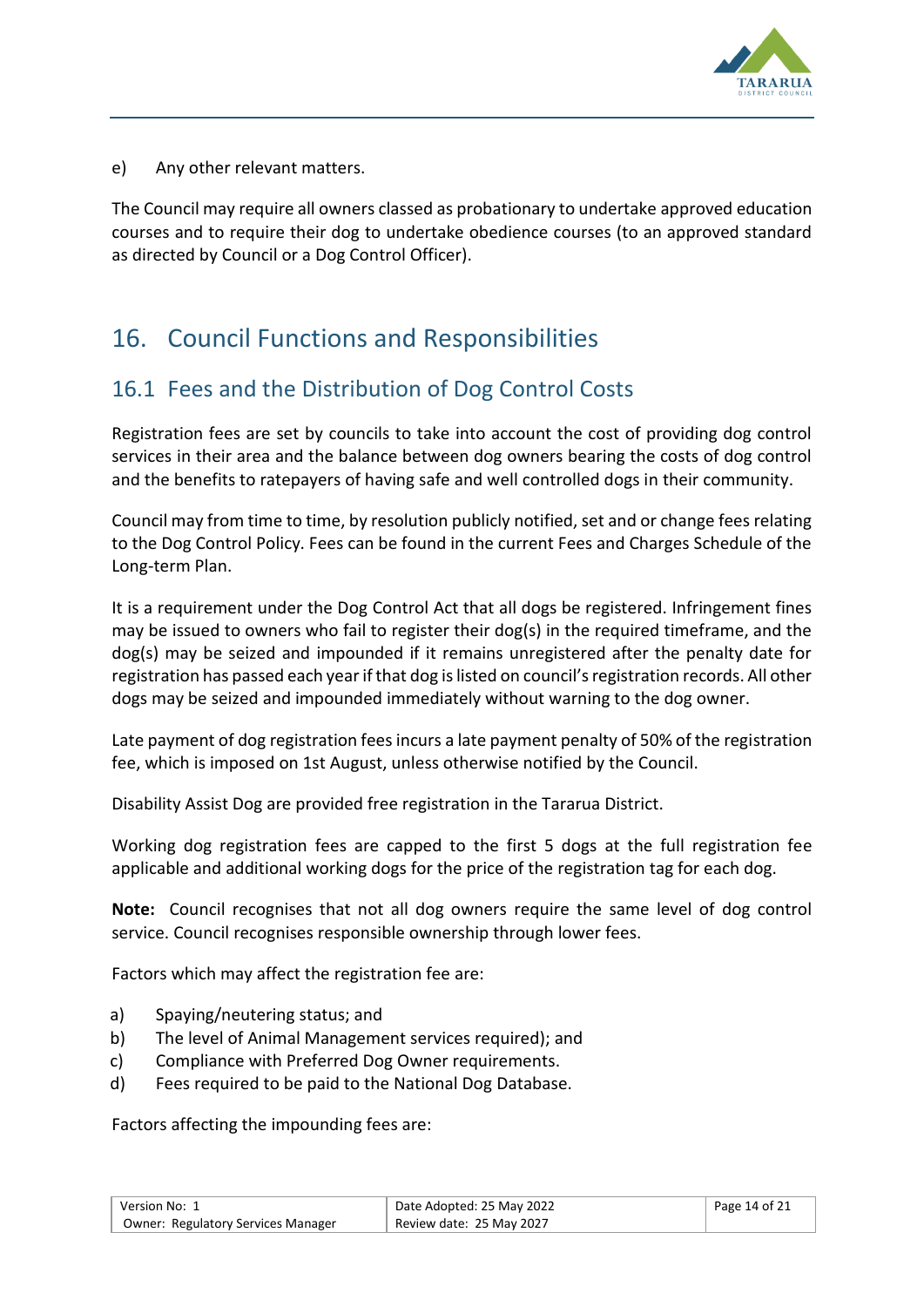

- a) The costs involved in the feeding of dogs, pound maintenance, cleaning, and veterinary care.
- b) Transport costs.
- c) Costs involved in tracing and notifying owners.
- d) The number of times the dog has been impounded (graduated deterrent penalty).

# <span id="page-14-0"></span>17. Information and Education

Information is available from the Council, from all administration centres or via the Council website.

- a) Basic understanding of a dog's needs.
- b) Obligations of a dog owner.
- c) Desexing, vaccinations, worming, and microchipping.
- d) Behavioural issues.
- e) Information on exercise areas, leashed, unleashed, and prohibited areas (this includes signage where appropriate); and
- f) Where to obtain further assistance if required.

Information can be provided to dog owners where this is considered necessary. This includes educational programmes about dog behaviour to interest groups and/or problem dog behaviour prevention advice.

# <span id="page-14-1"></span>18. Dog Pound, Impounding and Release of Dogs

All dogs impounded by the Council will be held in a secure dog pound and will be cared for with shelter, exercise, and sustenance appropriate for that dog and its health, temperament and needs. That care could involve foster care outside of a dog pound and residing at the premises of a veterinarian for the purposes of treatment.

All dogs released from the Dog Pound must be currently registered before release and have a microchip implanted. Other conditions may be imposed, such as neutering of dangerous dogs, menacing dog breeds and dogs classified as menacing, or other dogs that are likely to breed and contribute to the number of unwanted dogs.

The Council will maintain a relationship with local Veterinarians and the SPCA to assist in the effective operation of the Dog Pound.

| ` Version No: 1                           | Date Adopted: 25 May 2022 | Page 15 of 21 |
|-------------------------------------------|---------------------------|---------------|
| <b>Owner: Regulatory Services Manager</b> | Review date: 25 May 2027  |               |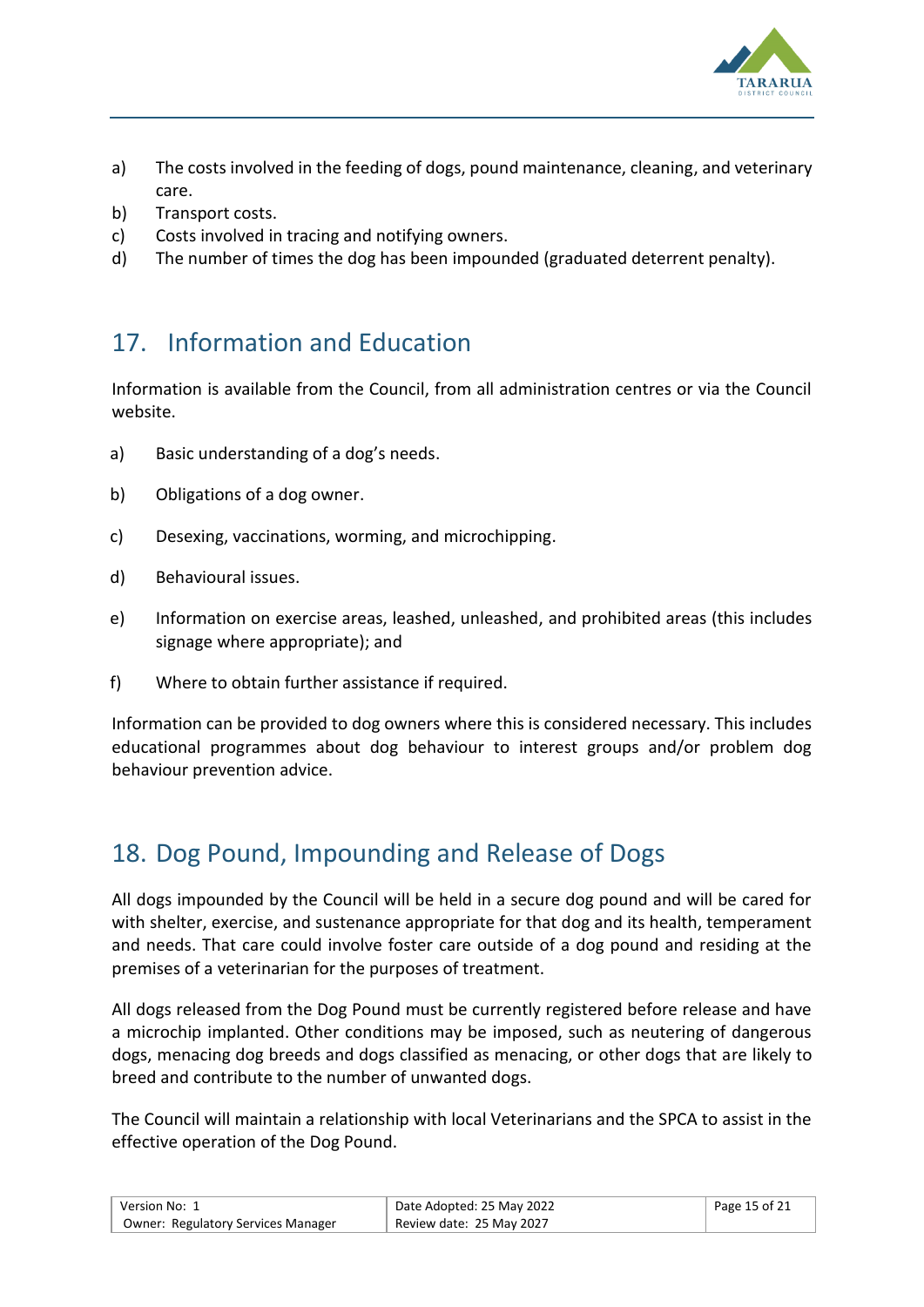

The Council will issue written notice to known owners of impounded dogs, issued to the postal address last provided by that owner.

If, after seven days of impound and notice being issued to an owner, a dog remains unclaimed in the Pound, the dog will become the property of the Council.

## <span id="page-15-0"></span>19. Penalties

The Council reserves the right to issue infringement offence notices or file charging documents under the Dog Control Act for breaches of the Act and Bylaw. All infringement offence notices will include a fine set by the Act including those offences against the Dog Control Bylaw. For a list of offences which infringement notices may be issued see Schedule 1 of the Dog Control Act 1996 (and all amendments).

#### <span id="page-15-1"></span>20. Review of Policy

This Policy shall be reviewed every five years to ensure the policy is effective and efficient at achieving the objectives.

The Council may from time to time by resolution publicly notified, alter any schedules attached.

#### <span id="page-15-2"></span>21. Definitions

Definitions can be found in the Dog Control Act 1996 and the Tararua District Council Bylaw.

# <span id="page-15-3"></span>22. Schedules

Schedule 1 – Dog Control Areas

Schedule 2 – Criteria to meet Preferred Dog Owner Fee Category

#### <span id="page-15-4"></span>23. Contacts

Regulatory Services Manager Tararua District Council - 06 374 4080

| Version No: 1                             | Date Adopted: 25 May 2022 | Page 16 of 21 |
|-------------------------------------------|---------------------------|---------------|
| <b>Owner: Regulatory Services Manager</b> | Review date: 25 May 2027  |               |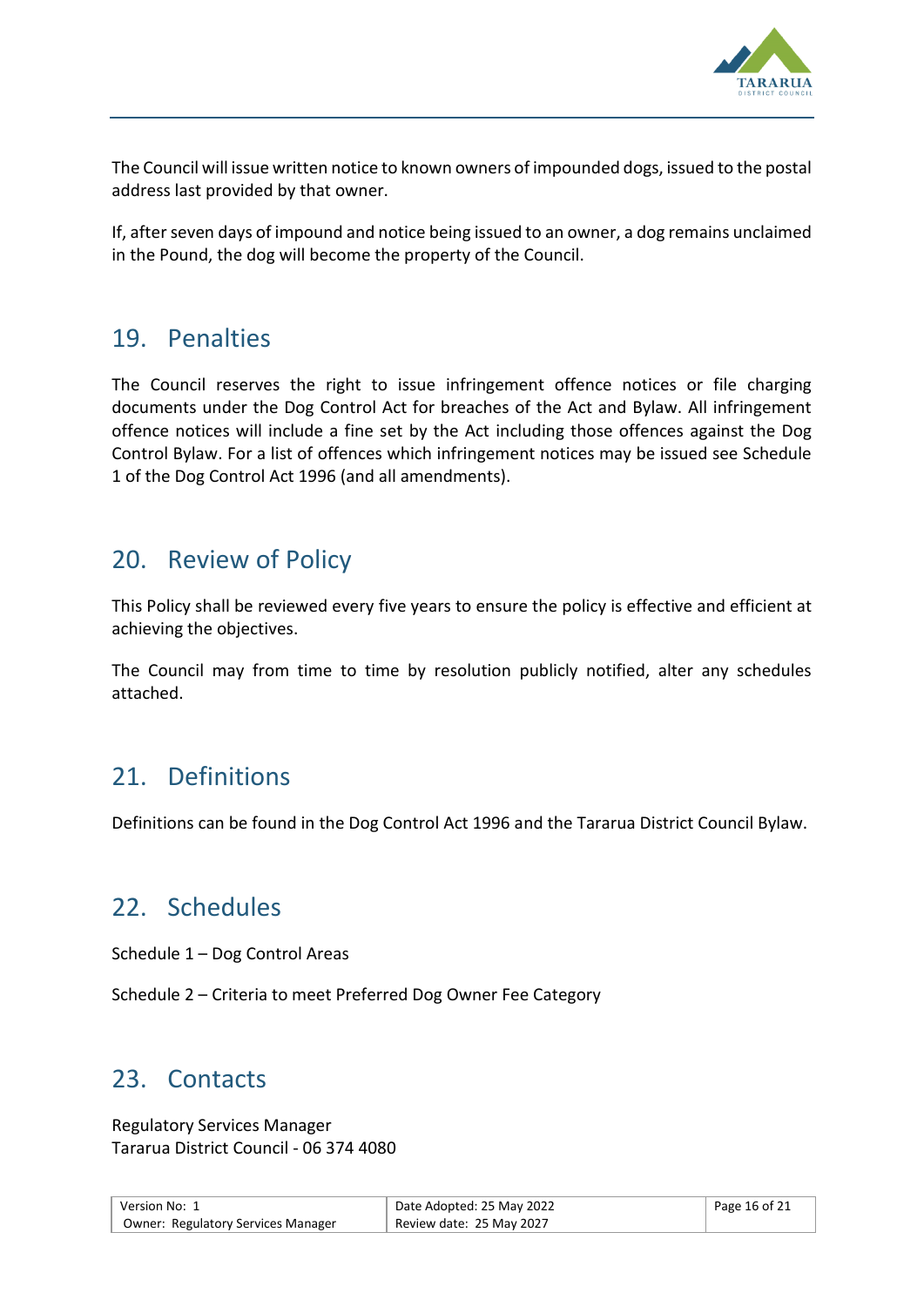

# <span id="page-16-0"></span>Schedule One – Dog Control Areas

The Dog Control Areas described below can be seen on Tararua District Council website.

#### <span id="page-16-1"></span>Prohibited Areas

Dog prohibited areas in Tararua District are:

- all public reserves,
- wildlife reserves,
- sports grounds and sports stadiums situated in urban areas
- all public libraries administered by the Council
- all public swimming baths
- All cemeteries administered by the Council

#### <span id="page-16-2"></span>Exemptions to Dog Prohibited Areas

- Any areas specifically set aside as dog toileting areas or dog exercise areas
- Any dog attending a veterinary clinic
- Any disability assist dog
- Any dog kept by the Police, or any constable, or any Department of State when used for the purposes of carrying out the functions, powers and duties of the Police, or Department of State.

#### <span id="page-16-3"></span>Leash Controlled Areas

With the exception of the prohibited areas as described, dogs shall be permitted in the following places, provided they are on a leash:

All streets in the residential, commercial or industrial areas of:

- Dannevirke
- Eketahuna
- Norsewood
- Ormondville
- Pahiatua and Pahiatua River Walkway
- Pongaroa
- Woodville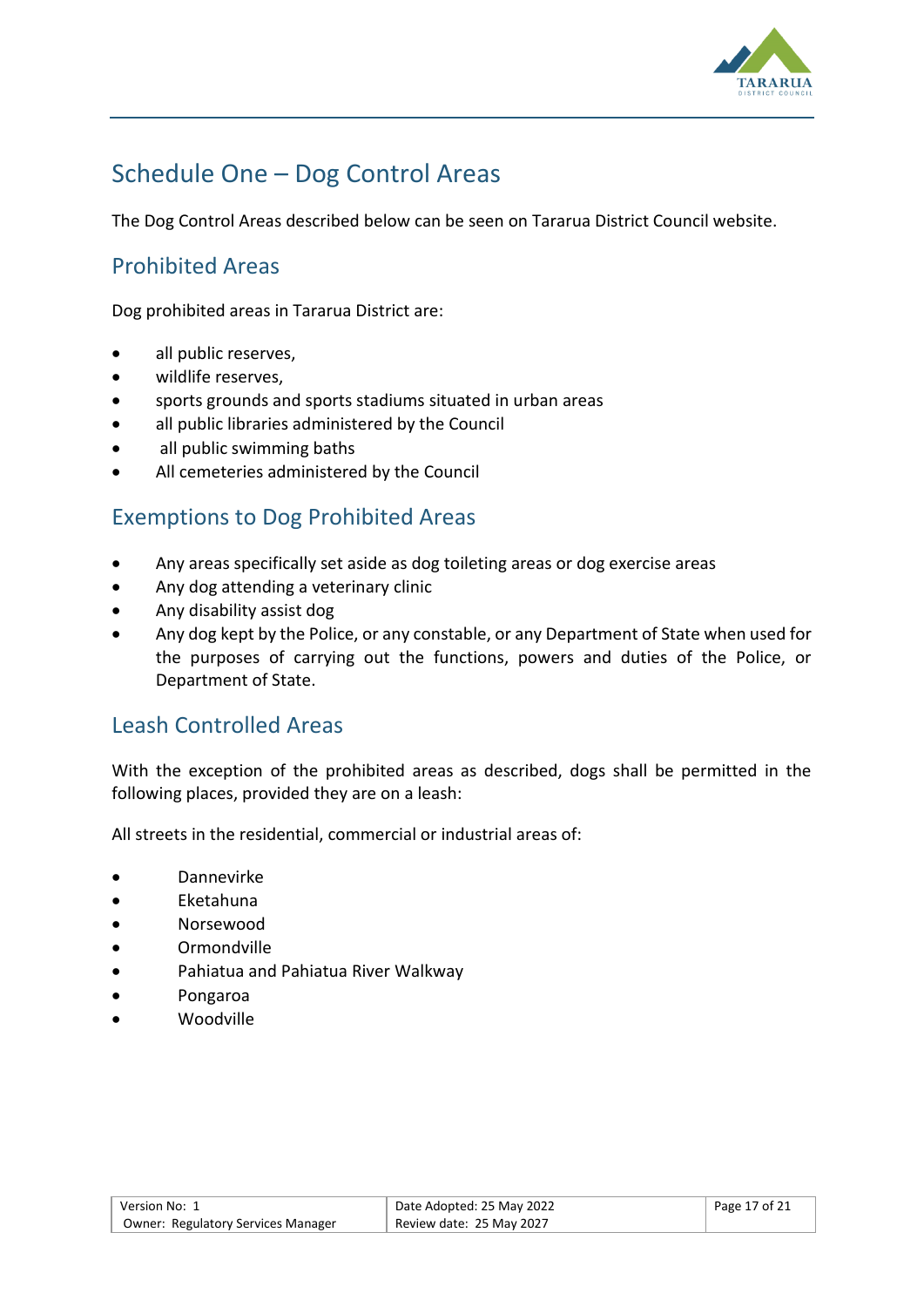

## <span id="page-17-0"></span>Unleashed Areas (but under continuous control)

#### Dannevirke:

- Railway embankment, Stanley Street
- Railway reserve, Mangatera (grassed area at the corner of Ruahine and High Streets adjacent to Mangatera Hotel)
- Upper Wahipai Reserve, High Street (beside the Mangatera carpark, opposite the hotel)

#### Pahiatua:

• A designated area at Victory Park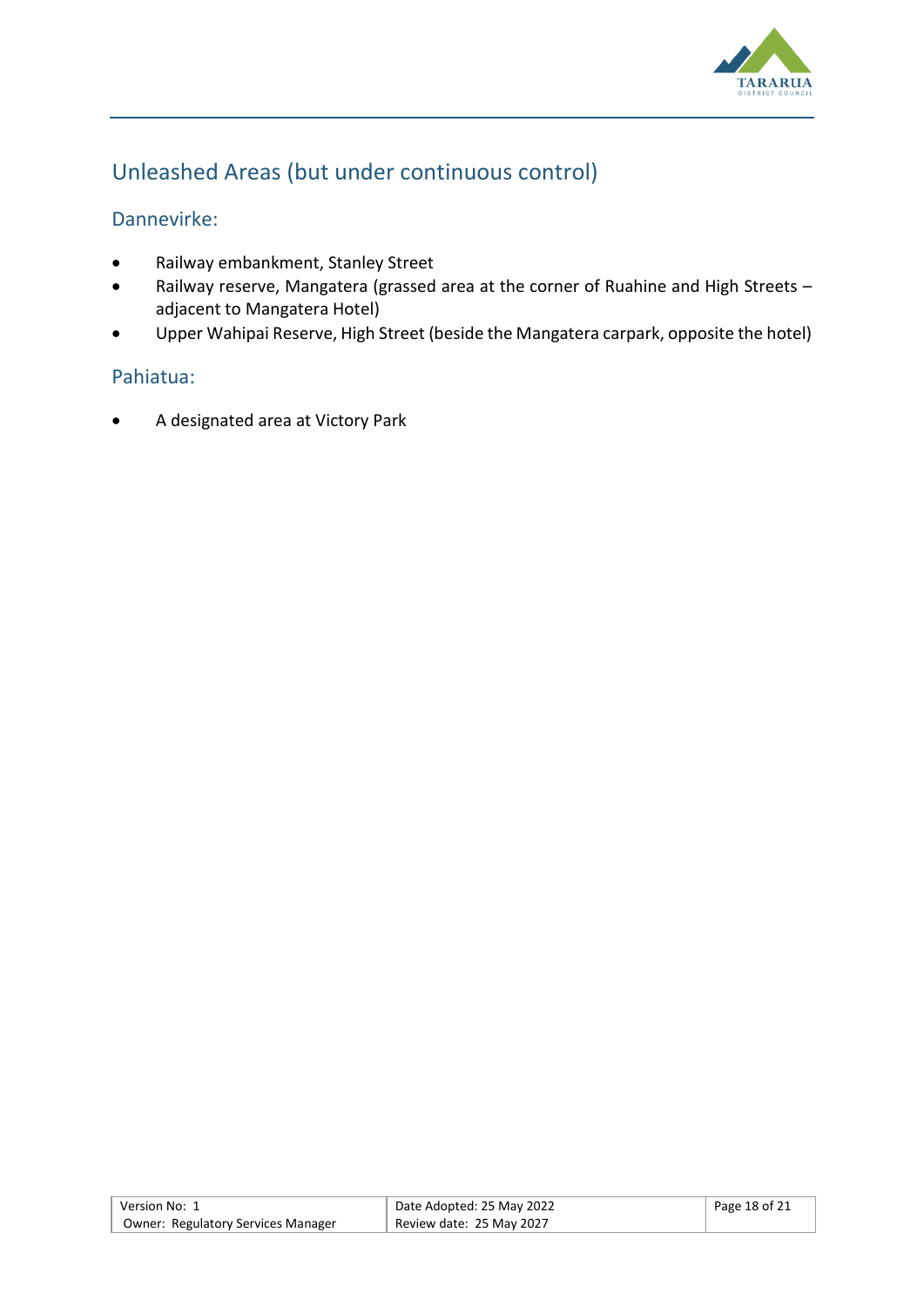

# <span id="page-18-0"></span>Schedule 2: Preferred Dog Owner Category

The Council will offer an incentive fee for the desexing of dogs on Preferred Dog Owner Category. A lesser incentive fee will apply to dogs on Preferred Dog Owner which are not desexed.

# <span id="page-18-1"></span>Requirements to Qualify with the Preferred Dog Owner Fee Category:

- Owner must ensure that dog/s is well cared for. This includes feeding, housing, exercise and a secure section (fencing).
- The owner must provide Veterinary Health Records as proof of current vaccination and provide details on worming treatments.

Current vaccinations, as defined for the purposes of this Policy, are the Canine Parvovirus, Distemper, and Infectious Hepatitis inoculations (all in one vaccination recommended by Veterinary Centres and the New Zealand SPCA).

- The owner must be present during the inspection of the property for their Preferred Dog Owner classification, as required by a Council Officer.
- Any owner of a dog classified as menacing or dangerous (as defined under the Act) cannot apply for Preferred Dog Owner status.
- For new Preferred Dog Owner applications an owner/s must have resided in the district and owned a dog for the previous 12 months and have no history of dog control issues for the previous 24 months; however:
	- a) If an owner has held Preferred Dog Owner status in another district, they may apply for Preferred Dog Owner immediately. Granting of the Preferred Dog Owner status is subject to no reported dog control issues within the previous 24 months in the district from which they are moving from.

#### <span id="page-18-2"></span>Requirements to Comply with the Preferred Dog Owner Fee Category (once granted):

- Continue to ensure their dog is well cared for, which includes feeding, housing, exercise and a secure section (fencing).
- Comply with all requirements of the Dog Control Act 1996, the current Tararua District Council Dog Control Bylaw and the current Tararua District Council Dog Control Policy. Any breach will result in the Preferred Dog Owner category being revoked.

| Version No: 1                             | Date Adopted: 25 May 2022 | Page 19 of 21 |
|-------------------------------------------|---------------------------|---------------|
| <b>Owner: Regulatory Services Manager</b> | Review date: 25 May 2027  |               |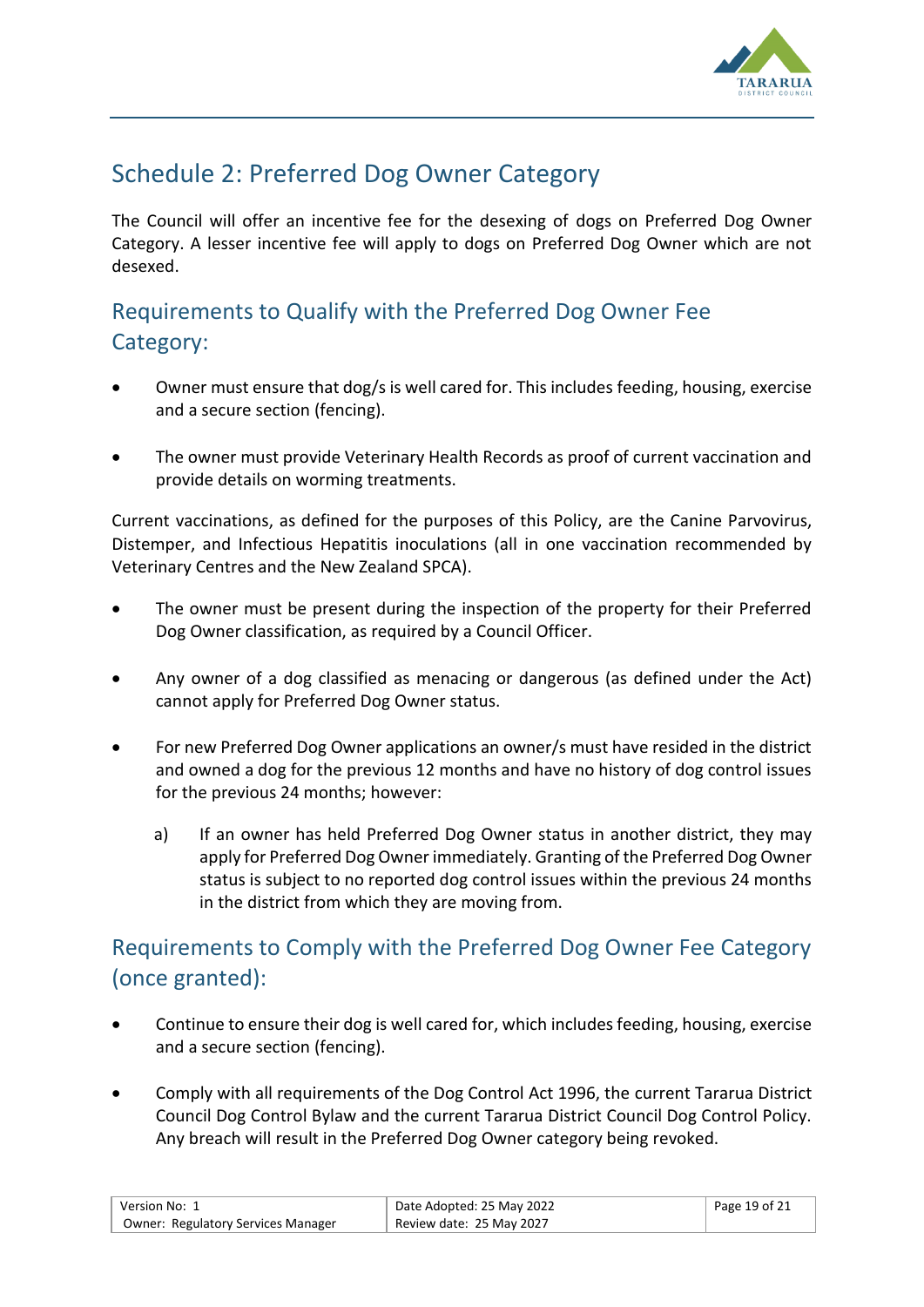

- Offences (such as infringements/impounding/prosecution) will result in the Preferred Dog Owner status being revoked. Under Council's discretion this may be waived due to extenuating circumstances.
- An owner must advise Council in writing within 14 days if they have moved addresses, as required under the Act. Failure to advise Council will result in forfeiture of Preferred Dog Owner status.
- Existing Preferred Dog Owner category can be transferred to a new address but will require a property inspection to ensure the property conforms to policy standards. Inspections incur a non-refundable fee.
- Any Preferred Dog Owner who obtains a dog classified as menacing or dangerous (as defined under the Act) will have their Preferred Dog Owner status cancelled.
- If Preferred Dog Owner status is revoked, a period of one full dog registration year must pass before a dog owner can reapply for this registration category.